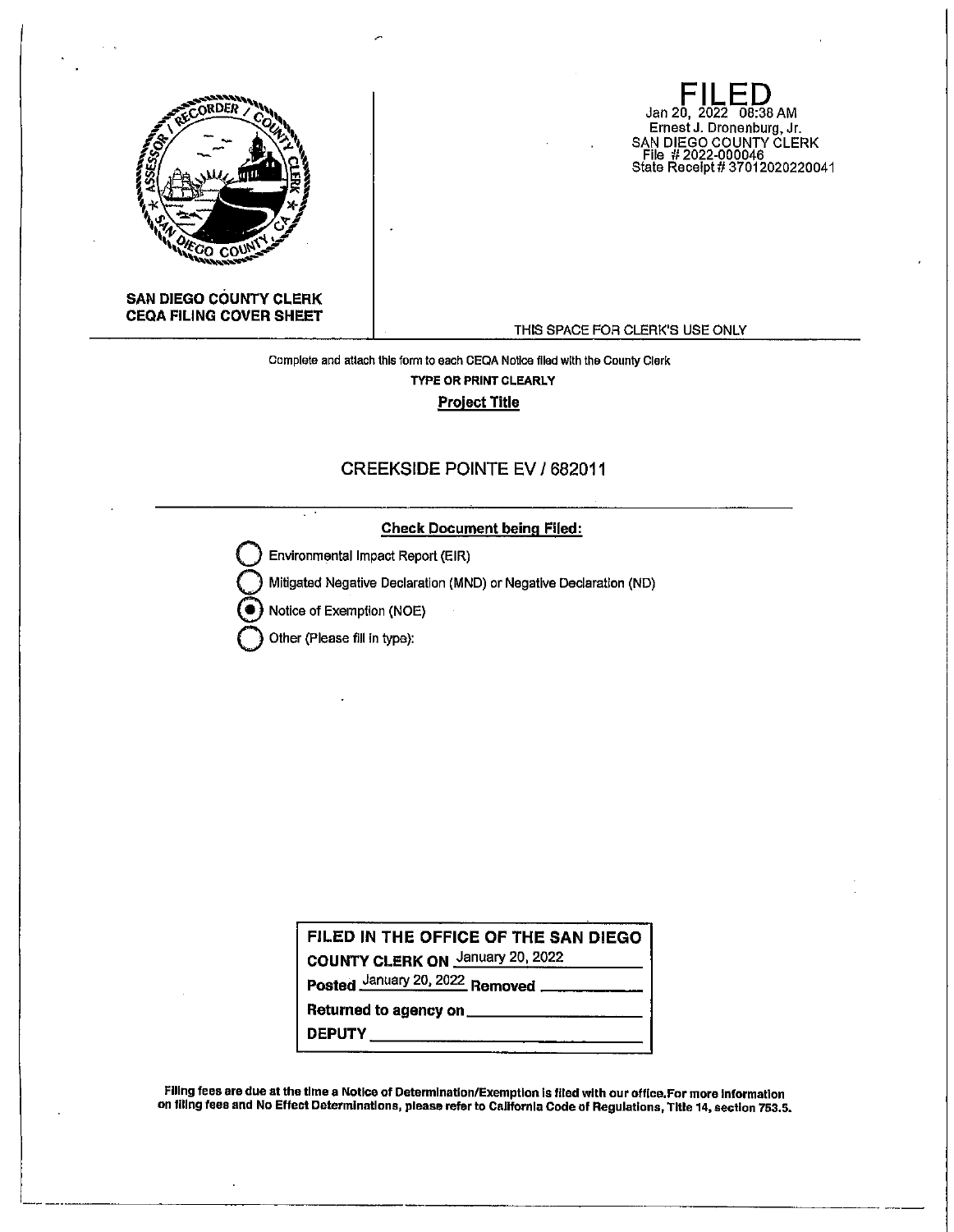## **NOTICE OF EXEMPTION**

#### (Check one or both)

**TO:**  $\boxtimes$  Recorder/County Clerk **From:** City of San Diego P.O. Box 1750, MS A-33 1600 Pacific Hwy, Room 260 San Diego, CA 92101-2400

Development Services Department 1222 First Avenue, MS 501 San Diego, CA 92101

 $\Box$  Office of Planning and Research 1400 Tenth Street, Room 121 Sacramento, CA 95814

**Project Name/Number:** Creekside Pointe EV/ 682011

**SCH No.:** Not Applicable

**Project Location-Specific:** 5282 Naranja Street, San Diego, California 92114

**Project Location-City/County:** San Diego/San Diego

**Description of nature and purpose of the Project:** A request for an EASEMENT VACATION to vacate a 10-foot sewer easement along the northern property line. No construction would be proposed with this project. 24 units are currently under construction and approved under PTS No. 641935. The 0.058-acre project site is located at 5282 Naranja Street. The site has a land use designation of Residential and is within the RM-2-5 zone of the Encanto Neighborhoods Community Plan. Additionally, the project site Is located within the Airport Land Use Compatibility Plan (ALUCP) Noise (San Diego International Airport - 60 - 65 Community Noise Equivalent Level (CNEL)), Airport Influence Area (San Diego International Airport- Review Area 1), Community Plan Implementation Overlay Zone (CPIOZ-A), Very High Fire Hazard Severity Zone, Parking Standards Transit Priority Area, Promise Zone, and Transit Priority Area. (LEGAL DESCRIPTION: the Northerly 10 feet of Lots E and H, in Block 10 of Las Alturas, No. 3, in the City of San Diego, California, according to Map thereof No. 1988, the Northerly 10 feet of Lots E, in Block 10 ofLas Alturas, No. 3, in the City of San Diego, California, according to Map thereof No. 1988, and The Northerly 10 feet of Lots F, in Block 10 of Las Alturas, No. 3, in the City of San Diego, California, according to Map thereof No. 1988.)

**Name of Public Agency Approving Project:** City of San Diego

**Name of Person or Agency Carrying Out Project:** Naranja 24 LLC, 5003 Imperial Avenue Suite 114B, San Diego, California, 92113, (619)246-4907

## **Exempt Status:** (CHECK ONE)

- **D** Ministerial (Sec. 21080(b)(1); 15268)
- Declared Emergency (Sec, 21080(b)(3); 15269(a))
- D Emergency Project (Sec. 21080(b)(4); 15269 (b)(c))
- 181 Categorical Exemption: CEQA State Guidelines, Section 15305 (Minor Alterations In Land Use Limitation)
- $\Box$  Statutory Exemptions:
- $\Pi$  Other:

**Reasons why project is exempt:** The City of San Diego determined that the project would qualify to be categorically exempt from CEQA pursuant to CEQA Section 15305 (Minor Alterations in Land Use Limitation) which allows for minor alterations in land use limitations in areas with an average slope of less than 20% which do not result in any changes in land use or density, including but not limited to minor lot line adjustments, side

 $\mathbf{I}$ 

Revised May 2018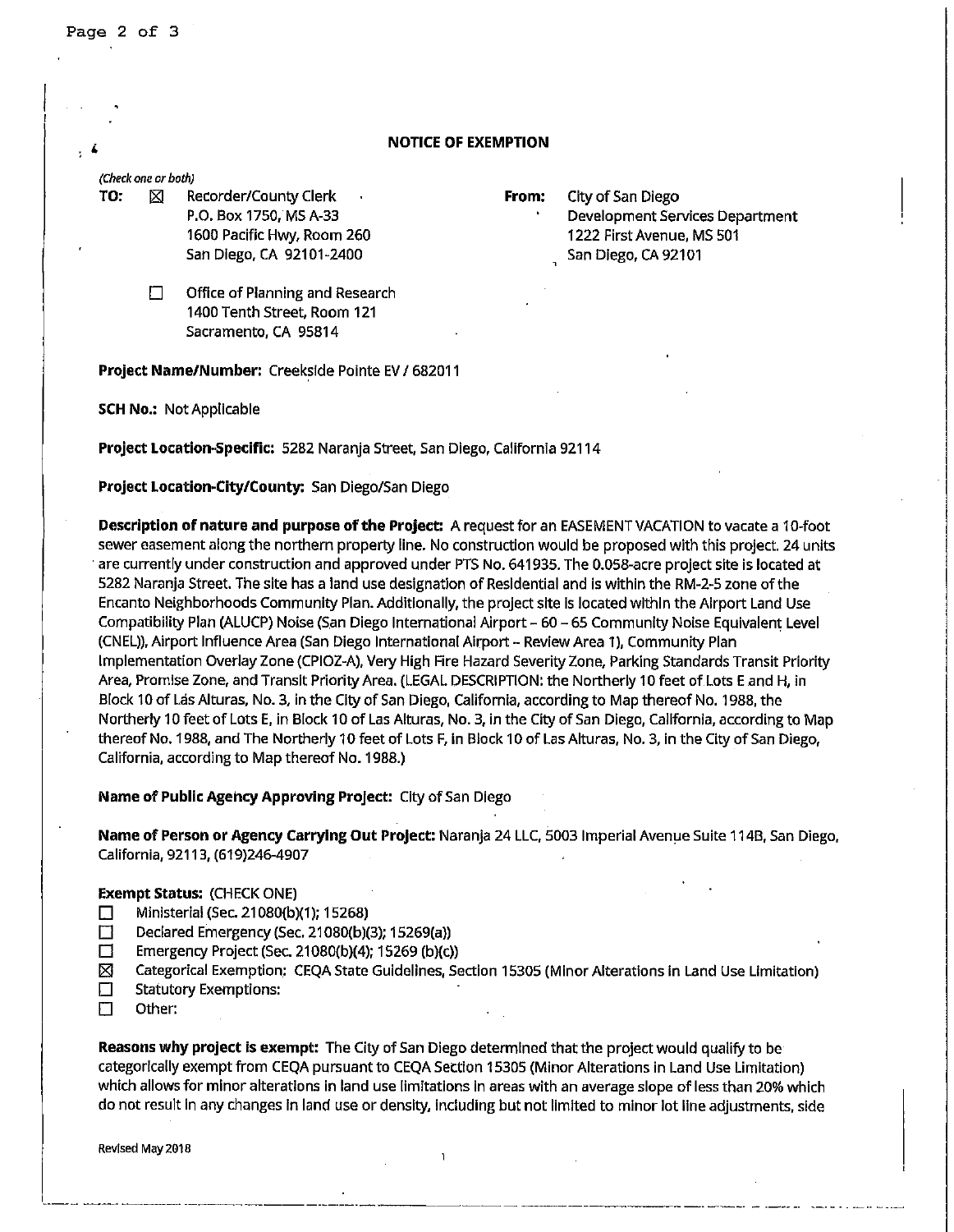$_3$ yard, and setback variances not resulting in the creation of any new parcel. Furthermore, the exceptions listed in 15300.2 would not apply.

**Lead Agency Contact Person:** M. Dresser **Telephone: (619) 446-5404** 

# **If filed by applicant:**

and the

- 1. Attach certified document of exemption finding.
- 2. Has a notice of exemption been filed by the public agency approving the project?  $\Box$  Yes  $\Box$  No

It is hereby certified that the City of San Diego has determined the above activity to be exempt from CEQA

Signature/Title Senior Planner 8!.!gUSt 27. 2021

Date

**Check One:**   $\boxtimes$  Signed By Lead Agency  $\square$  Signed by Applicant

l,

Date Received for Filing with County Clerk or OPR: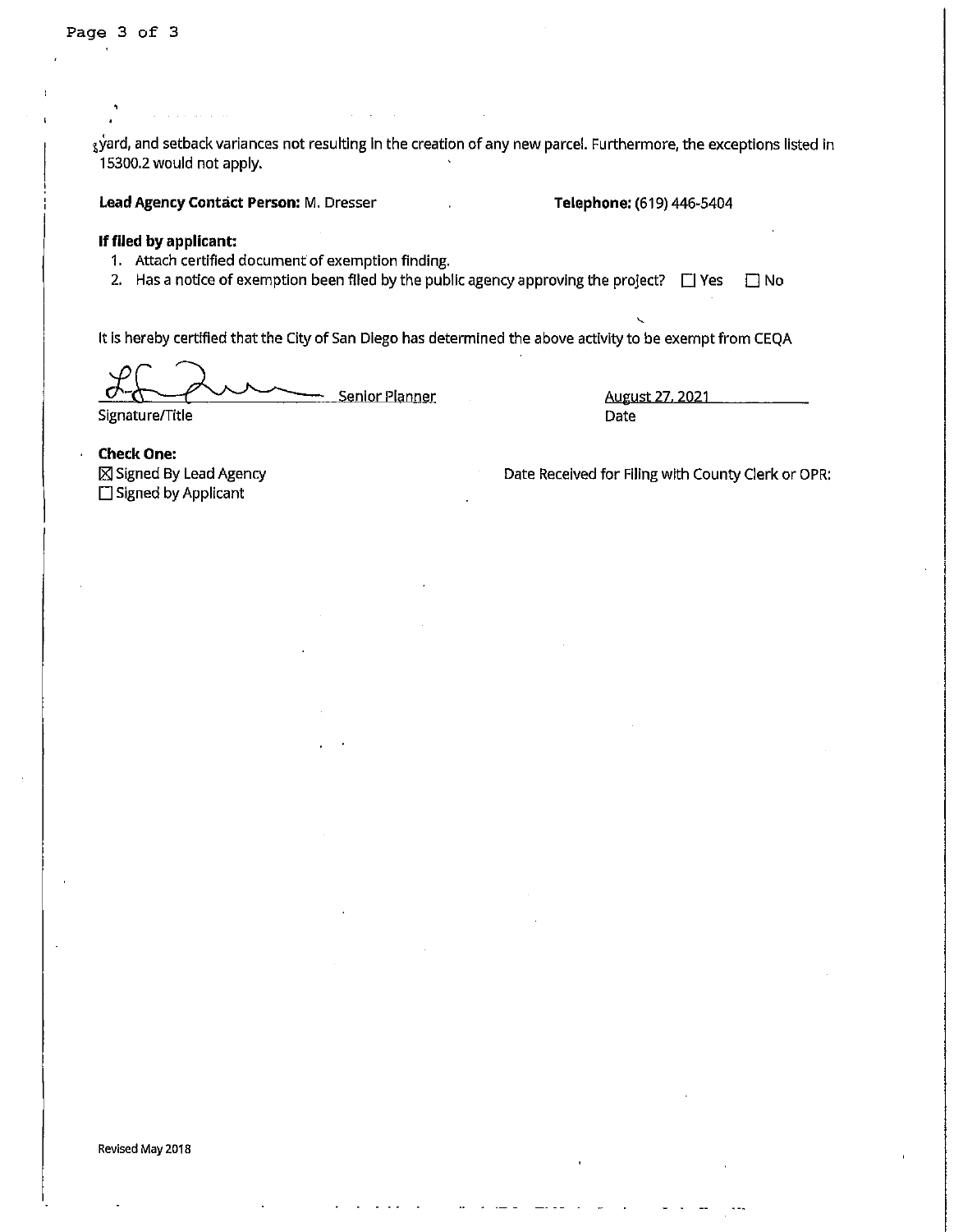|                                                                                                                                                                                                            | San Diego County<br>6196928<br>Transaction #: |                                   |                                                         |  |
|------------------------------------------------------------------------------------------------------------------------------------------------------------------------------------------------------------|-----------------------------------------------|-----------------------------------|---------------------------------------------------------|--|
|                                                                                                                                                                                                            | Receipt#:                                     | 2022030969                        |                                                         |  |
| Ernest J. Dronenburg, Jr.<br>Assessor/Recorder/County Clerk<br>1600 Pacific Highway Suite 260<br>P. O. Box 121750, San Diego, CA 92112-1750<br>Tel. (619) 237-0502    Fax (619) 557-4155<br>www.sdarcc.com | Cashier Date:<br>Cashier Location:            | 01/20/2022<br><b>SD</b>           | 01/20/2022 8:38 am<br>Print Date:                       |  |
|                                                                                                                                                                                                            |                                               |                                   | <b>Payment Summary</b>                                  |  |
|                                                                                                                                                                                                            |                                               |                                   | \$50.00<br>Total Fees:                                  |  |
|                                                                                                                                                                                                            |                                               |                                   | \$50.00<br><b>Total Payments</b>                        |  |
|                                                                                                                                                                                                            |                                               |                                   | Balance:<br>\$0.00                                      |  |
|                                                                                                                                                                                                            |                                               |                                   |                                                         |  |
|                                                                                                                                                                                                            |                                               |                                   |                                                         |  |
|                                                                                                                                                                                                            |                                               |                                   |                                                         |  |
| Payment                                                                                                                                                                                                    |                                               |                                   |                                                         |  |
| CHECK PAYMENT #924                                                                                                                                                                                         |                                               |                                   | \$50.00                                                 |  |
| <b>Total Payments</b>                                                                                                                                                                                      |                                               |                                   | \$50.00                                                 |  |
| Filing                                                                                                                                                                                                     |                                               |                                   |                                                         |  |
| <b>CEQA - NOE</b>                                                                                                                                                                                          |                                               |                                   | FILE #: 2022-000046 Date: 01/20/2022 8:38AM<br>Pages: 3 |  |
|                                                                                                                                                                                                            |                                               | State Receipt #37-01/20/2022-0041 |                                                         |  |
| Fees:<br>Fish & Wildlife County Administrative Fee                                                                                                                                                         |                                               |                                   | \$50.00                                                 |  |
| <b>Total Fees Due:</b>                                                                                                                                                                                     |                                               |                                   | \$50.00                                                 |  |
| <b>Grand Total - All Documents:</b>                                                                                                                                                                        |                                               |                                   | \$50.00                                                 |  |

 $\sim 10^6$ 

k,